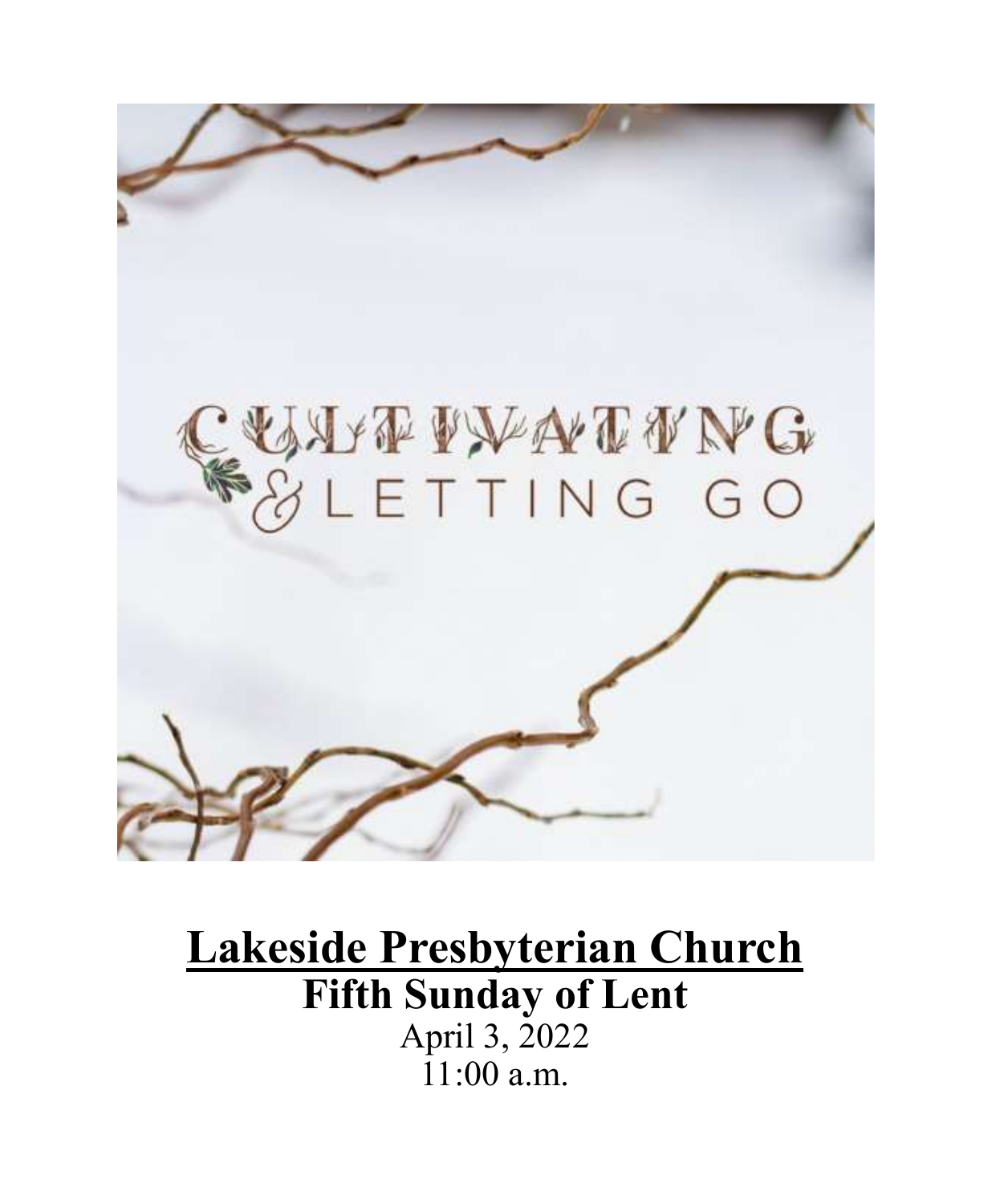# **Lakeside Presbyterian Church Fifth Sunday of Lent April 3, 2022**

**PRELUDE** *Nocturne in E Minor*Cynthia Dobrinski

#### **WELCOME & NEWS OF THE CHURCH**

#### **OPENING MEDITATION**

*Through Lent we will begin our time of worship with two minutes of silence. Bells will lead us into and out of this time of centering and meditation. We invite you to notice what you need to let go of and to ask for God's help cultivating and letting go.*

#### **\*CALL TO WORSHIP**

May we find courage here **courage to follow our call, courage to live out our faith.** May we find hope here – **hope for a better world, hope that refuses to let us go.** May we find truth here – **truth that lives in sacred community, trust that lives in ancient stories.** May we find what we seek  $$ **and in our seeking, may we know God.**  Let's worship the Lord!

**\*HYMN #645** *Sing Praise to God Who Reigns Above* MIT FREUDEN ZART

#### **\*PRAYER OF ADORATION**

#### **CALL TO CONFESSION**

#### **PRAYER OF CONFESSION**

**Jesus of Nazareth, we admit that often we tuck our faith into our pockets, hiding in a place of comfort rather than declaring: yes we are Christian, yes we believe, yes this faith has changed me. We are so afraid of offending others or embarrassing ourselves that we have established rules: no faith at the dinner table, no faith with strangers. Forgive us for whispering when we could be singing. Forgive us for staying quiet when we could be part of rewriting the narrative. We want to be brave. We want to pour out perfume over your feet. These things we pray, Amen.**

#### **DECLARATION OF FORGIVENESS**

Family of faith, hear the good news: Even in our silence, **God loves us.** Even in our fear of shame, **God chooses us.** Even when we sing, **God wraps us in grace.** You are free – to be exactly who God called you to be. **Thanks be to God!**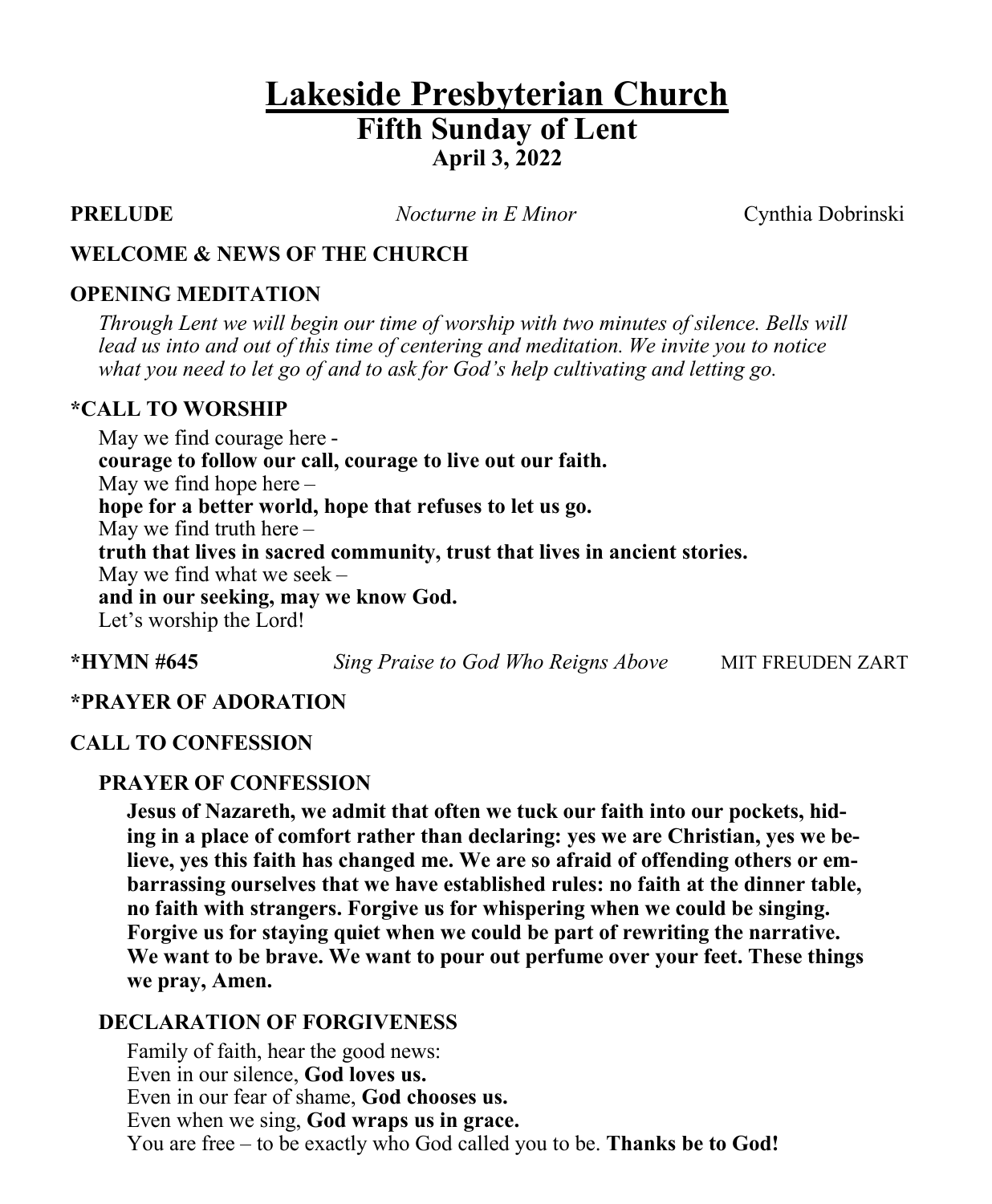| The Peace of Christ be with you.<br>And also with you.                                                                                                                                                                                                                    |                       |                                                   |
|---------------------------------------------------------------------------------------------------------------------------------------------------------------------------------------------------------------------------------------------------------------------------|-----------------------|---------------------------------------------------|
| *SUNG RESPONSE<br>We are forgiven. We are forgiven. Thanks be to God. Thanks be to God.                                                                                                                                                                                   | We Are Forgiven       | Hymn #447                                         |
| <b>CHILDREN'S MOMENT</b><br>(Please note that children who come forward may be visible to our online audiences.)                                                                                                                                                          |                       | The Rev. Dr. Louisa W. Umphres                    |
| <b>OFFERING INVITATION</b>                                                                                                                                                                                                                                                |                       |                                                   |
| <b>OFFERTORY</b><br>Hopson                                                                                                                                                                                                                                                | Canon                 | Pachelbel/                                        |
| *SUNG RESPONSE<br>Hymn #14 v.5<br>For thyself, best gift divine to the world so freely given;<br>for the great, great love of thine, peace on earth and joy in heaven:<br>Lord of all, to thee we raise this our hymn of grateful praise.<br><b>*PRAYER OF DEDICATION</b> |                       |                                                   |
| <b>PRAYER FOR ILLUMINATION</b>                                                                                                                                                                                                                                            |                       |                                                   |
| <b>OLD TESTAMENT READING</b>                                                                                                                                                                                                                                              | Isaiah $43:16-21$     | (O.T. p.672)                                      |
| <b>RESPONSIVE PSALM READING</b><br>Psalm 126<br>Kae Lee Aschettino, reader                                                                                                                                                                                                |                       |                                                   |
| who<br>in<br>Those<br>sowed                                                                                                                                                                                                                                               | will<br>reap<br>tears | Thomas Pavlechko<br>о<br>with songs<br>of<br>joy. |
| <b>GOSPEL READING</b><br>For the Word of God in scripture,<br>For the Word of God among us,<br>For the Word of God within us.<br><b>Thanks be to God.</b>                                                                                                                 | John 12:1-8           | (N.T. p.106)                                      |
| <b>SERMON</b>                                                                                                                                                                                                                                                             |                       | The Rev. Nancy Ross-Zimmerman                     |
| <b>ANTHEM</b>                                                                                                                                                                                                                                                             | Bread of the World    | Dudley Buck                                       |

**\*PASSING THE PEACE**

*Bread of the world, in mercy broken, wine of the soul, in mercy shed, by whom the words of life were spoken, and in whose death our sins are dead: look on the heart by sorrow broken, look on the tears by sinners shed, and be Thy feast to us the token, that by Thy grace our souls are fed.*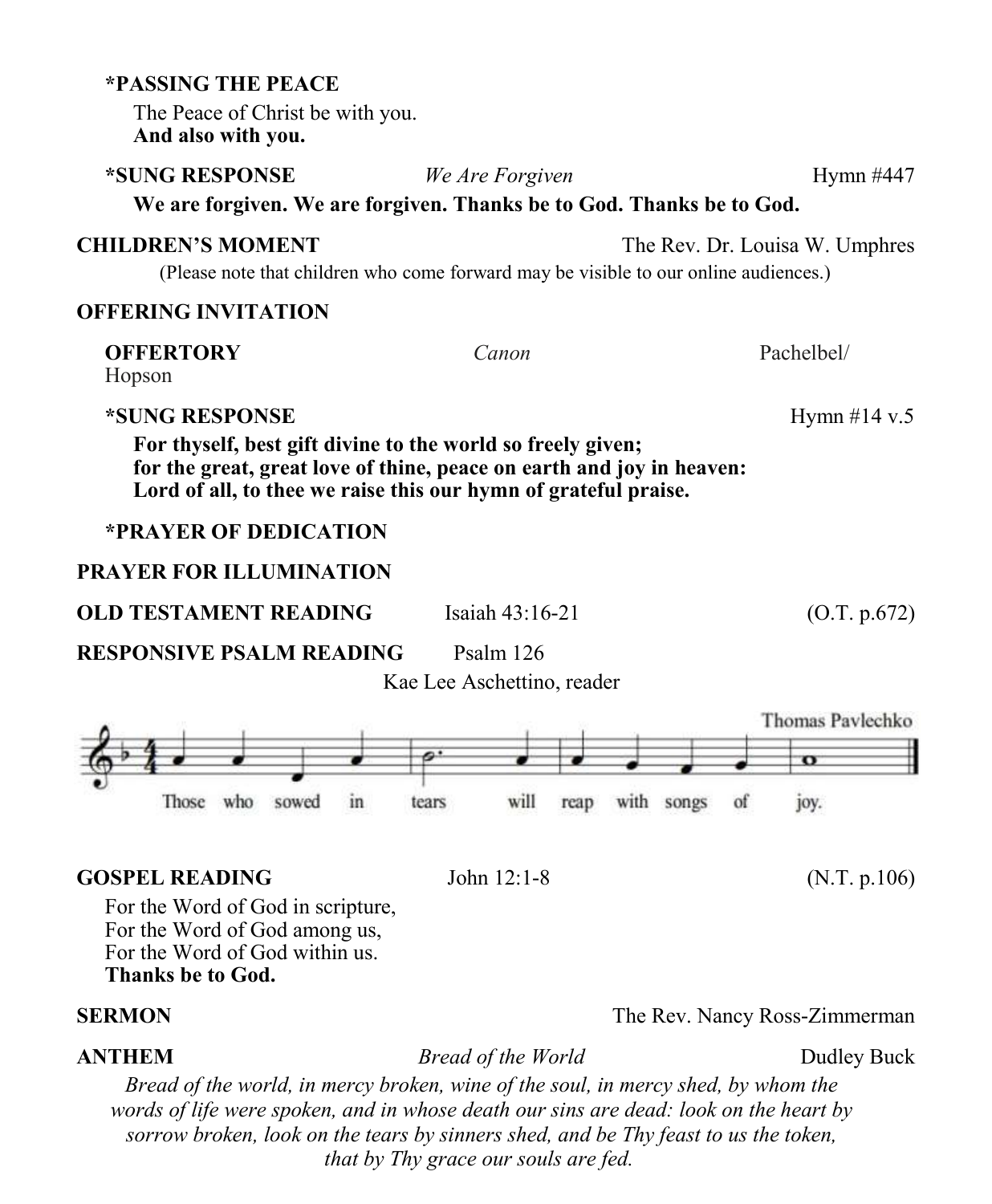#### **SACRAMENT OF THE LORD'S SUPPER**

#### **INVITATION TO THE LORD'S TABLE**

#### **GREAT PRAYER OF THANKSGIVING**

The Lord be with you. **And also with you.** Lift up your hearts. **We lift them to the Lord.** Let us give thanks to the Lord our God. **It is right to give our thanks and praise.**

#### **AMEN** Hymn #599

#### **THE LORD'S PRAYER**

**Our Father, who art in heaven, hallowed be thy name. Thy kingdom come, thy will be done, on earth as it is in heaven. Give us this day our daily bread and forgive us our debts as we forgive our debtors, and lead us not into temptation, but deliver us from evil. For thine is the kingdom, the power, and the glory, forever. Amen.**

#### **BREAKING OF THE BREAD and COMMUNION OF THE PEOPLE**

#### **PRAYER AFTER COMMUNION**

**\*HYMN #515** *I Come with Joy* DOVE OF PEACE

#### **\*CHARGE AND BENEDICTION**

#### **\*OUR BLESSING TO EACH OTHER AR HYD Y NOS**

**May the Lord, our gracious Father, bless you this day; Give you peace and hope and courage, along your way. May you stay within God's keeping, in your waking, in your sleeping. In your joy and in your weeping: God be with you.**

#### **POSTLUDE** *Nimrod Edward Elgar*

*\*Those who are able, please stand*

*Flowers are in honor of Dick Rankin's 80th Birthday*

Permission to podcast/stream the music in this service obtained from ONE LICENSE with license #A-715941. All rights reserved.



Donate

**Lakeside Presbyterian Church, Inc. Worship · Learn · Serve** 2690 Dixie Highway, Lakeside Park, KY 41017 **Church telephone** 859-341-1963 **Church Office:** Monday through Thursday **10:00 a.m. to 2:00 p.m. www.lakesidechurch.org lakeside@lakesidechurch.org**



News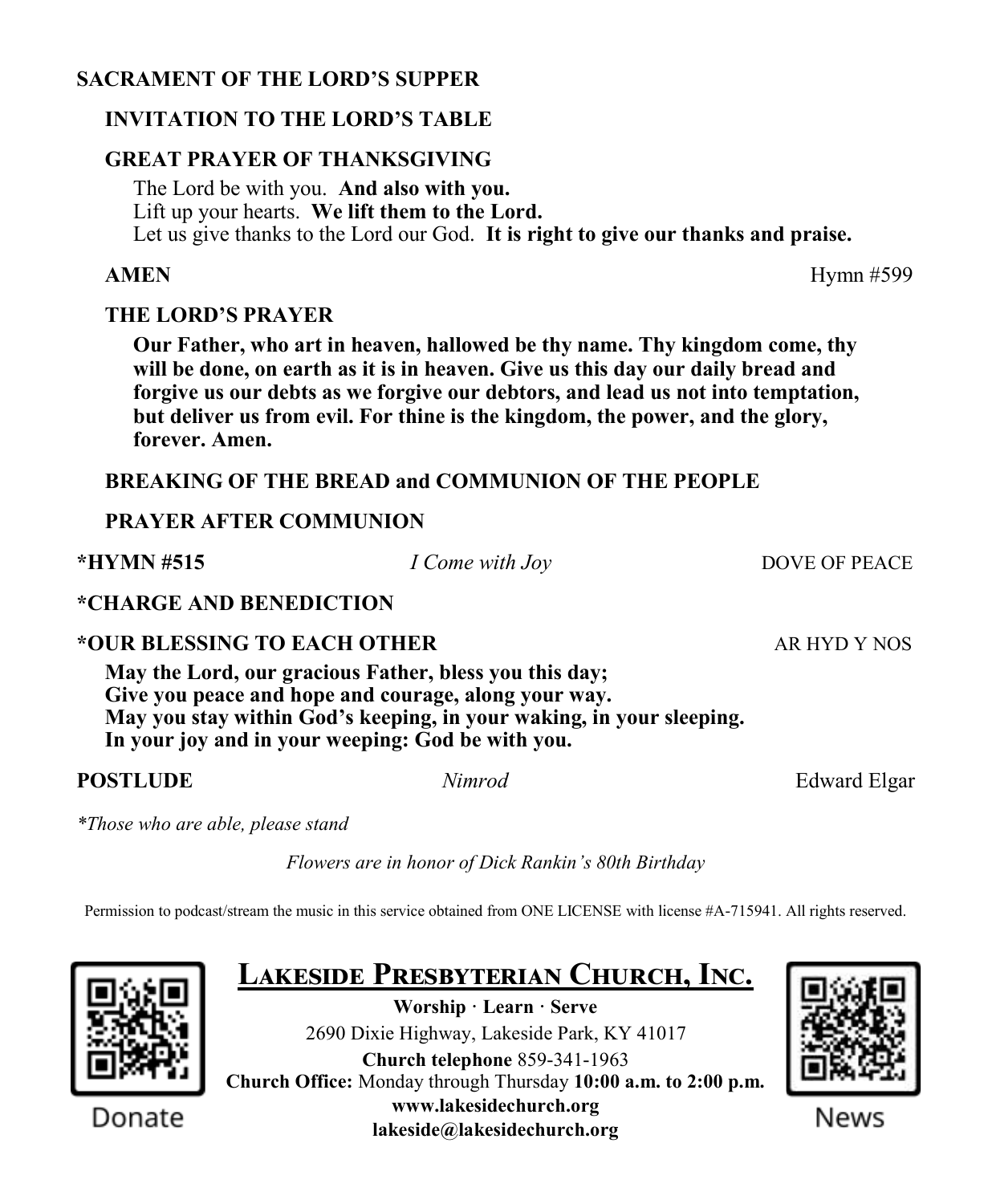THANKSGIVING



The regal divine imagery here will not be new to most singers, but some may not expect the third stanza's image of God as mother. Yet it is part of God's self-description in Isaiah 66:13. This Bohemian Brethren tune<br>resembles both Genevan psalm tunes and French folk songs.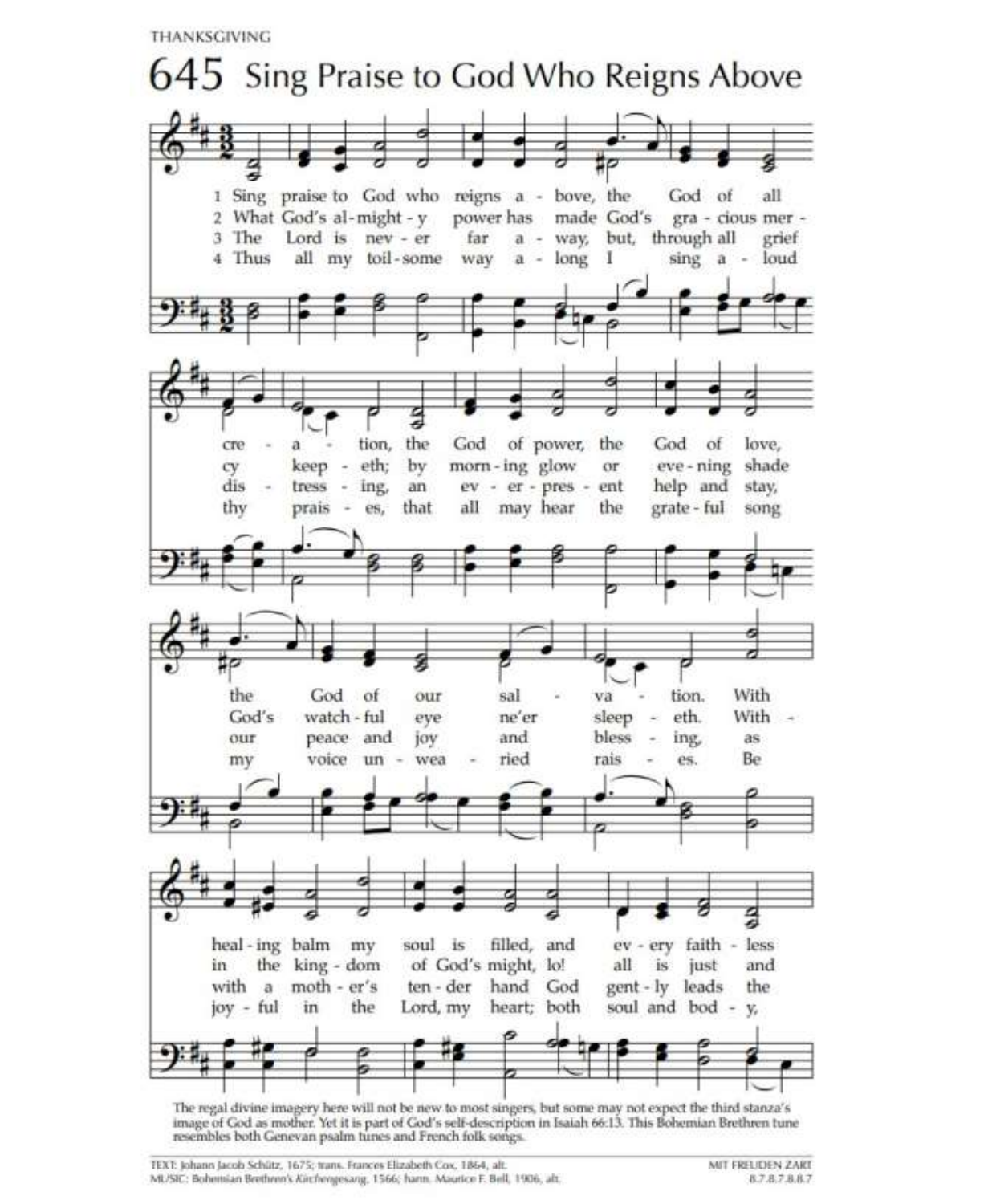



To sing, rather than simply say, a response to the Declaration of Forgiveness has the effect of making the moment both more affirmative and more corporate. The musical repetition of the two sentences also strengthens awareness of what it means to be assured of God's pardon.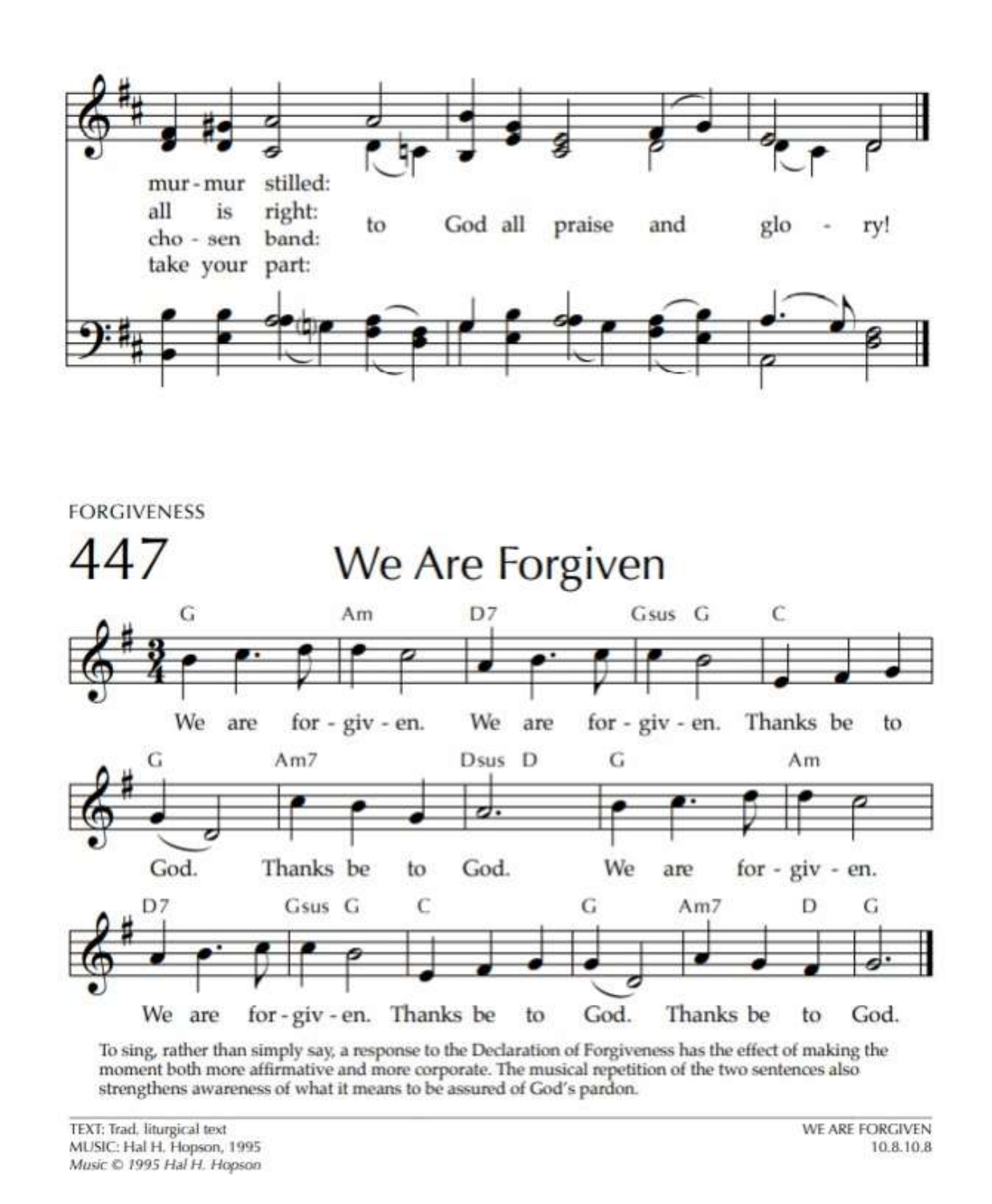

Psalm 126

# **(REFRAIN)**

<sup>1</sup>When the LORD restored the fortunes of Zion, we were like those who dream.

### **<sup>2</sup>Then our mouth was filled with laughter, and our tongue with shouts of joy; then it was said among the nations, "The LORD has done great things for them."**

<sup>3</sup>The LORD has done great things for us, and we rejoiced. (*REFRAIN*)

# **<sup>4</sup>Restore our fortunes, O LORD, like the watercourses in the Negeb.**

 $5$ May those who sow in tears reap with shouts of joy.

**<sup>6</sup>Those who go out weeping, bearing the seed for sowing, shall come home with shouts of joy, carrying their sheaves. (REFRAIN)**